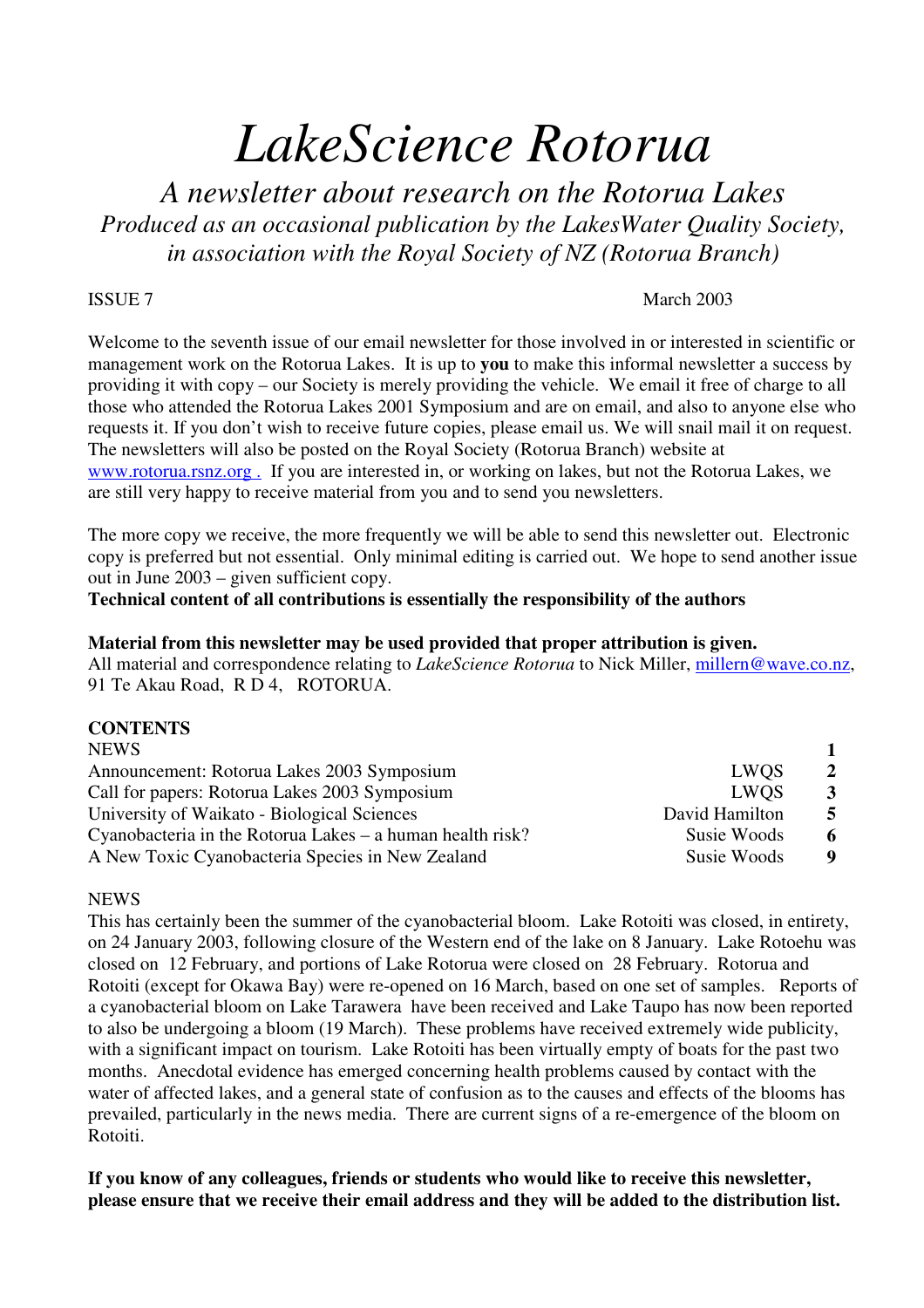# LakesWater Quality Society Inc.

formerly known as The Lakeweed Control Society

Mrs E M Miller Brentleigh Bond<br>
91 Te Akau Road<br>
92 Te Akau Road<br>
92 Te Akau Road<br>
92 Te Akau Road<br>
92 Te Akau Road<br>
92 Te Akau Road<br>
92 Te Akau Road<br>
92 Te Akau Road<br>
92 Te Akau Road<br>
92 Te Akau Road<br>
92 Te Akau Road<br>
92 91 Te Akau Road P O Box 2008 46 B Holland Street<br>R D 4 Rotorua R D 4 Rotorua Rotorua Rotorua Rotorua Rotorua Rotorua Rotorua Rotorua Rotorua Rotorua Rotorua Rotorua Rotorua Rotorua Ph. 07 362 4747

*Secretary Treasurer Chairman*

#### ROTORUA LAKES 2003 A SYMPOSIUM ON PRACTICAL MANAGEMENT FOR ACHIEVING BETTER LAKE WATER QUALITY **9 – 10 OCTOBER 2003 Centra Hotel, Rotorua**

The LakesWater Quality Society Inc, with a financial membership in excess of 200, has been active in encouraging effective control of nuisance aquatic macrophytes in the Rotorua Lakes since the early 1960's. In more recent years, under its new name, it has been active in pursuing research and management leading to improved water quality in the Rotorua and other lakes. In 2001 it initiated and hosted , in conjunction with The Royal Society of New Zealand (Rotorua Branch) the Rotorua Lakes 2001 Symposium, which examined the needs for future research on lakes in the Rotorua District and elsewhere in New Zealand.

This symposium was hailed as a timely event, which lead to a significant renaissance in lakes research in this country. One product of the symposium was the endowment, by Environment Bay of Plenty, of the Chair in Lake Management and Restoration at the University of Waikato. In 2002 we hosted a one-day workshop on sewerage of small lakeside settlements.

Our Society intends to host another symposium, this time devoted to practical lake management options, strategies and practices. The Symposium is being financially supported by funding from Environment BOP's Environmental Enhancement Fund.

This symposium will be held in Rotorua on Thursday  $9<sup>th</sup>$  and Friday  $10<sup>th</sup>$  October 2003. There will be a modest registration fee, with concessions for students. The format will be similar to that of the 2001 Symposium, with delivered papers, posters, a field trip and discussion forums. There will be keynote speakers.

We invite initial expressions of interest, either to attend or to present a paper. There will be a limited number of oral papers, but all papers received will be printed in the Proceedings, and available as abstracts in the Registrants' Handbook. Poster presentations will also be welcome. We are looking, particularly but **not** exclusively, for papers and proposals in the following interest areas:

- Nutrient control in lakeside settlements
- Farm and forest management to reduce nutrient outflows and other environmental effects
- Land use controls and guidelines
- Lake restoration and protection
- Public and interest-sector education to promote practices that help lake management

Updates on ongoing lake research conducted since the 2001 Symposium will be very welcome as poster presentations, as there is keen public interest in developments since that Symposium.. However, papers of major importance may be selected for oral presentation, even if outside the interest areas listed above.

As with the 2001 event, we are looking forward to seeing a wide range of interest groups present, as any initiatives in lake management will need to be accepted by the public and by land users in the catchments. If you are interested in receiving further information on this symposium, please communicate with our secretary at the above address, or by Email to millern@wave.co.nz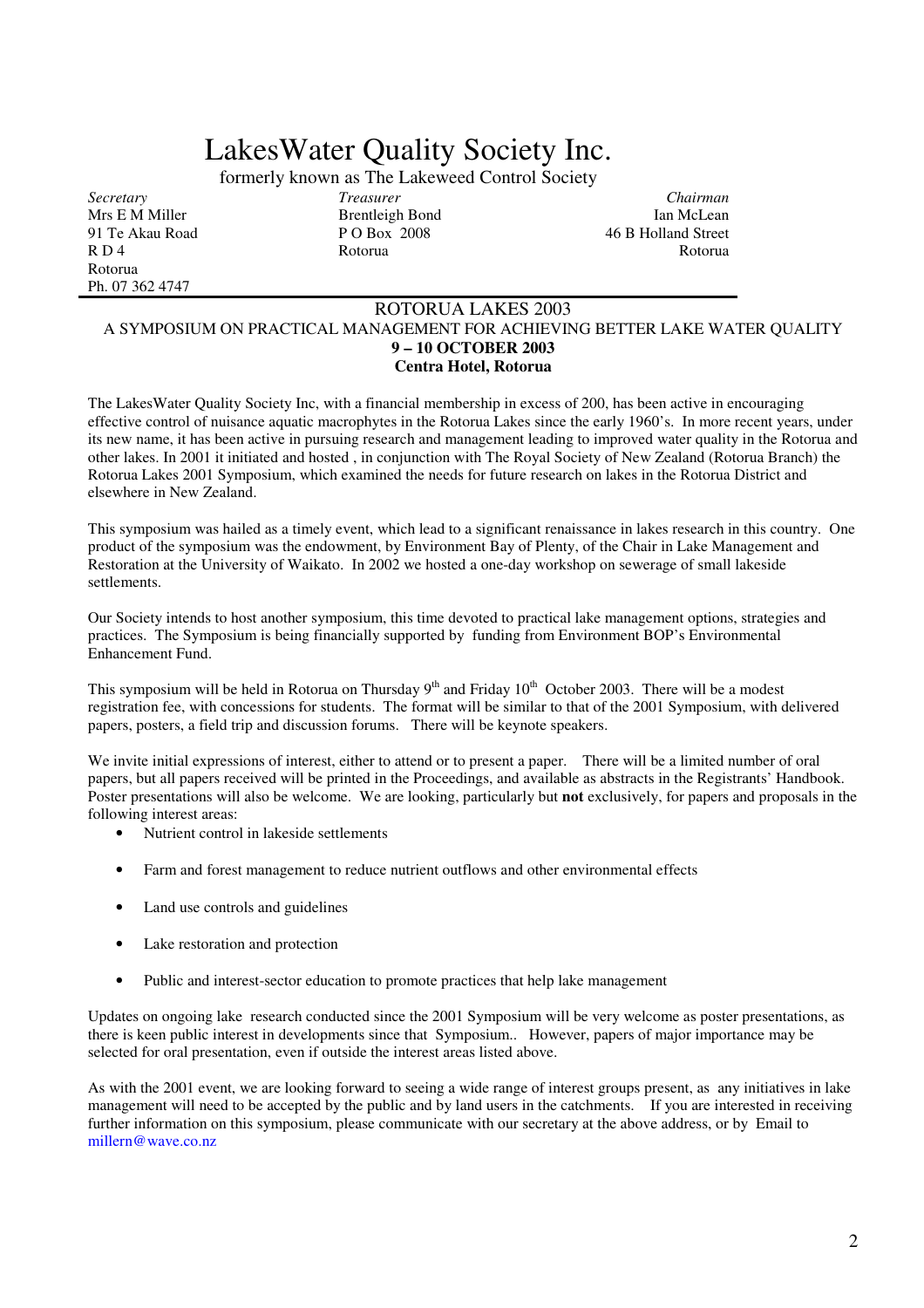## LakesWater Quality Society Inc.

formerly known as The Lakeweed Control Society<br>  $T { \emph{reasure} }$ 

*Secretary Treasurer Chairman* Mrs E M Miller Brentleigh Bond<br>
91 Te Akau Road<br>
91 Te Akau Road<br>
92 O Box 2008<br>
93 O Box 2008 91 Te Akau Road P O Box 2008 46 B Holland Street<br>R D 4 Rotorua R O 4 R O 4 R O 4 R O 4 R O 4 R O 4 R O 4 R O 4 R O 4 R O 4 R O 4 R O 4 R O 4 R O 4 R O 4 R O 4 R O 4 R O 4 R O 4 R O 4 R O 4 R O 4 R O 4 R O 4 R O 4 R O 4 R O R D 4 Rotorua Rotorua Rotorua Rotorua Rotorua Rotorua Rotorua Rotorua Rotorua Rotorua Rotorua Rotorua Rotorua Rotorua Ph. 07 362 4747

**Title of paper:**

### **CALL FOR PAPERS**

| ROTORUA LAKES 2003 SYMPOSIUM: PRACTICAL MANAGEMENT FOR  |  |
|---------------------------------------------------------|--|
| ACHIEVING BETTER LAKE WATER QUALITY (9-10 October 2003) |  |

#### **PLEASE COMPLETE THIS FORM AND RETURN IT AS SOON AS POSSIBLE.**

You may complete this form EITHER by printing it off, filling it in and posting it to our Secretary at the above address, OR:

by completing it electronically and emailing it as a Word attachment to: millern@wave.co.nz All returned forms will be acknowledged promptly.

| The of paper:                                                                           |                       |
|-----------------------------------------------------------------------------------------|-----------------------|
|                                                                                         |                       |
|                                                                                         |                       |
|                                                                                         |                       |
| <b>Name of Presenter:</b>                                                               |                       |
| <b>Institution or</b><br>organisation<br>(where Relevant):                              |                       |
|                                                                                         |                       |
| <b>Address:</b>                                                                         |                       |
|                                                                                         |                       |
| <b>Phone:</b><br><b>Fax:</b>                                                            |                       |
|                                                                                         |                       |
| Email:                                                                                  |                       |
| Please tick your preferred methods of presentation:                                     |                       |
| (if completing this form electronically, here is a tick to copy and paste) $\checkmark$ |                       |
| an oral presentation                                                                    | a poster presentation |
| Will you be presenting a Power<br><b>Point Presentation?</b>                            | Yes<br>No             |

Further information for presenters on following page.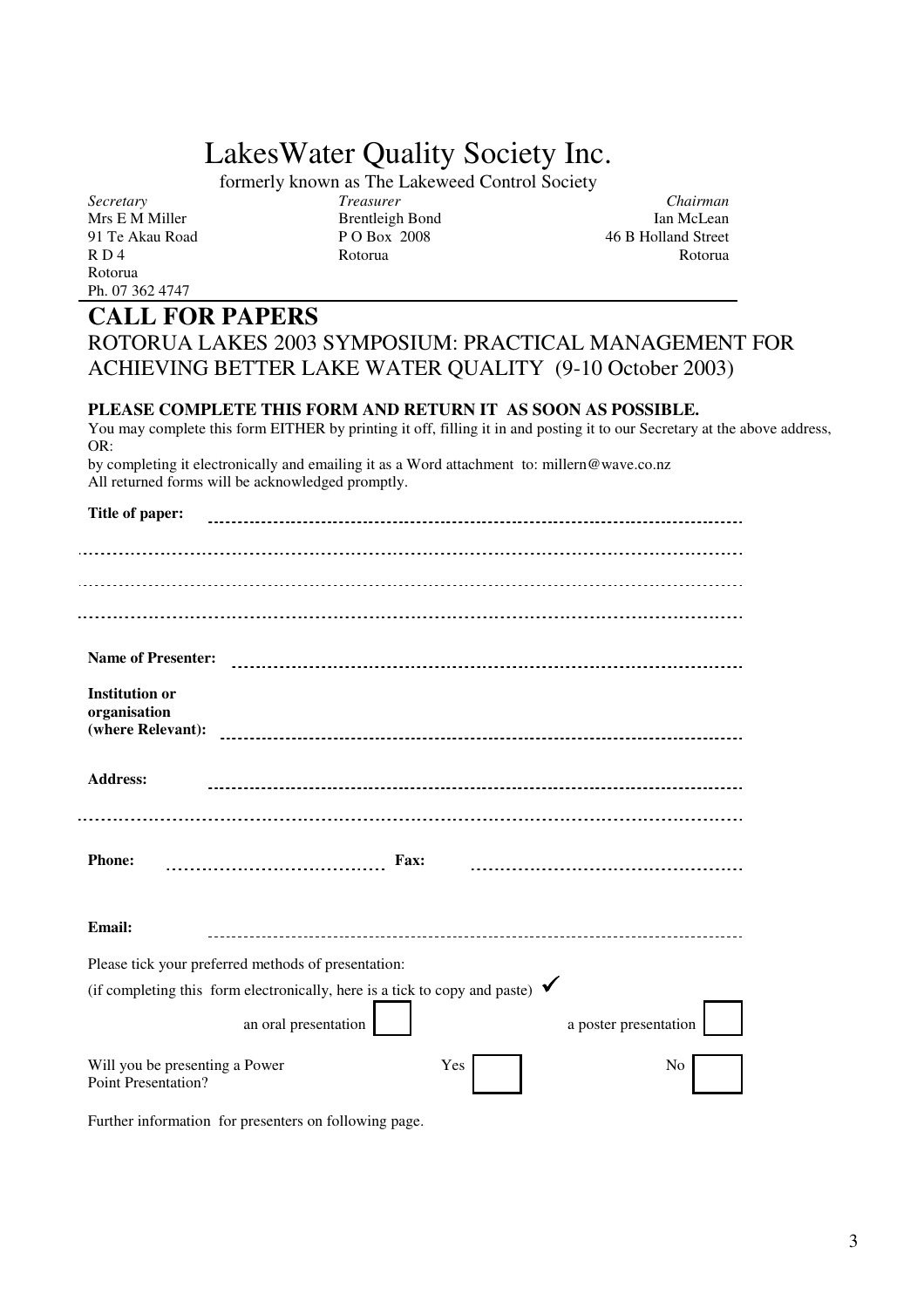Please note that pressure on time may mean that some presentations may be required to be by poster. **Oral presentations will be allocated 15 minutes, with an additional 5 minutes of question time.**

The venue has the usual audiovisual facilities, i.e. screens, overhead projector, slide projector, data projector etc. If you wish to use computer presentations (PowerPoint or similar) you are advised to bring your own laptop, however one will be supplied with backups (on PowerPoint 2000) of all PowerPoint presentations. The usual precautions regarding backup overhead transparencies, floppy disks etc apply.

**Abstracts** will be published in the Registrants' Handbook, supplied to all Registrants. Please see the following page for instructions on preparation of Abstracts. The **full text** of all papers will be published in the proceedings, together with text of all discussions. These Proceedings will be published following the Symposium in 2003. **WE REQUIRE ABSTRACTS TO BE SUPPLIED TO US BY 30 AUGUST 2003.**

#### **PLEASE ENSURE THAT WE ARE SUPPLIED WITH A DIGITAL FULL TEXT PRESENTATION BY THE DATE OF THE SYMPOSIUM. This is to aid prompt publication of the Proceedings.**

We remind all those intending to present a paper that this Symposium is intended to examine practical management proposals for improved lake water quality. We also comment that a significant number of those at the Symposium will not have a scientific background, so clear presentation, with explanation of any jargon used, is desirable (this does not mean "dumbing down" your presentation!) The average lay person will appreciate and understand a clear presentation of scientific topics.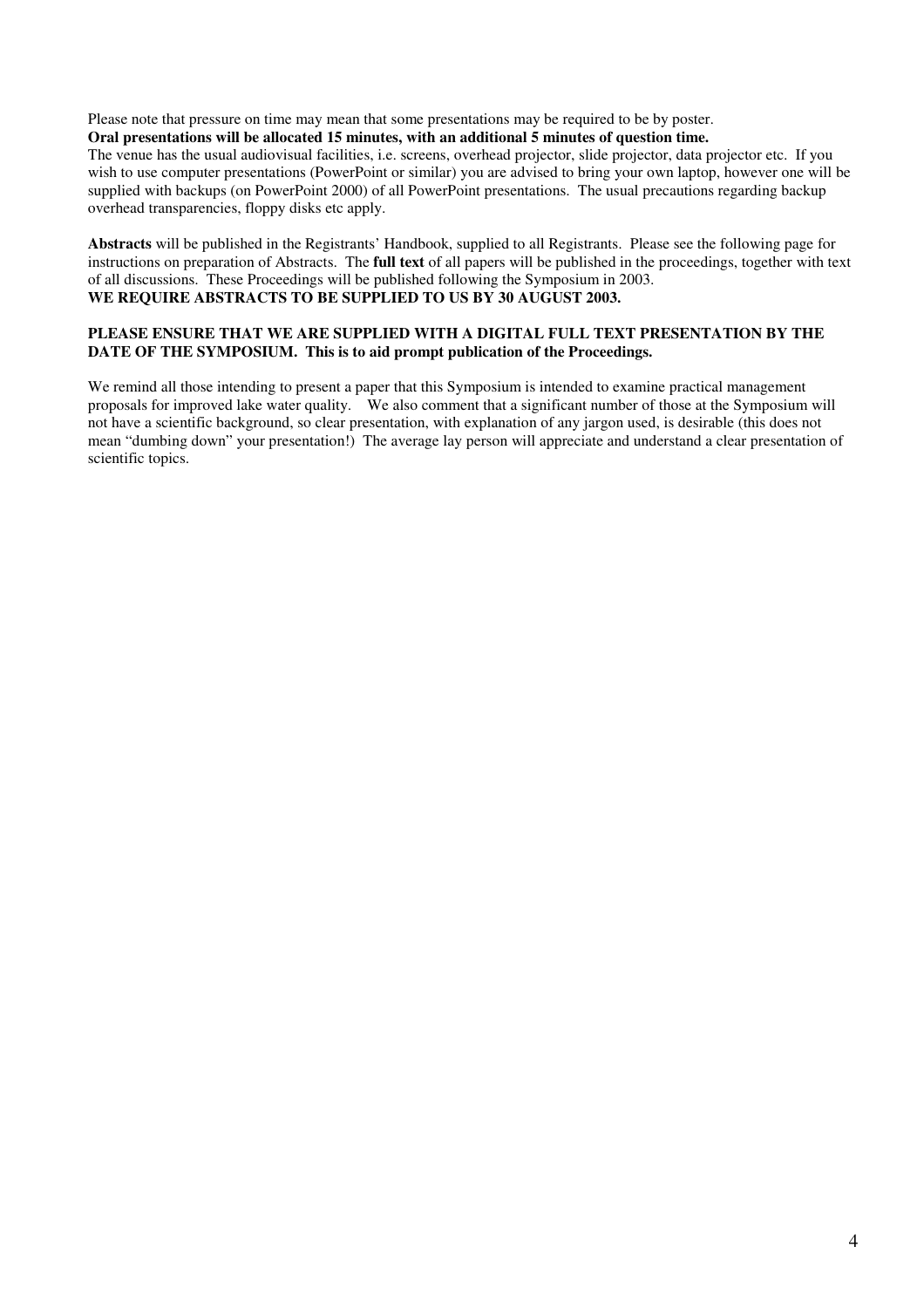#### **University of Waikato - Biological Sciences** *Professor David Hamilton*

David Hamilton and his two Ph.D. students, Eloise Ryan and David Burger, from have been extremely busy with monitoring the past summer's "events".

#### *Lake Rotoiti - David Hamilton*

David and Professor Warwick Silvester have carried out several measurements to determine nitrogen fixation rates associated with the bloom of *Anabaena planktonica* in Lake Rotoiti. Fixation rates are consistently higher in Okawa Bay than in the main body of the lake. Preliminary estimates indicate that about 60 kg of atmospheric nitrogen is being added to the lake each day as a result of the fixation by the *Anabaena*. This species has therefore freed itself of nitrogen growth limitation, and control of phosphorus supply is essential to control future growth.

One of the remarkable things about the bloom of *A. planktonica* on Lake Rotoiti this summer has been the length of time over which the bloom has persisted. Most blooms are typified by a boom-bust cycle and tend to be transient. The bloom persistence in Rotoiti suggests that phosphorus is recycled extremely efficiently by the cells. There are three main hypotheses that we plan to test to explain the persistence of the bloom:

- (1) *A. planktonica* appears to be less buoyant than other blue-green algae and therefore may not be subject to the very high loss rates that other bloom species experience when they are blown into bays and washed up onto the shore;
- (2) There is very little sedimentation of cells that would remove the phosphorus (contained in the cells) from the water column. Instead, there may be a very high phosphorus recycling efficiency by *A. planktonica* in the surface waters.
- (3) Phosphate (bioavailable phosphorus) is somehow being supplied from the deep waters, where concentrations are very high, to the water surface, even though there is a summer temperature gradient that would normally prevent this transfer. One of the mechanisms for this transfer could be geothermal activity and/or bubbling of gases (e.g. carbon dioxide or methane), entraining deeper waters into the surface. Intense artificial bubbling ('destratification') is used to completely mix some reservoirs to prevent vertical gradients of oxygen and nutrients.

A new Ph.D. student, Amanda Baldwin, is about to start research on Lake Rotoiti, examining some of the factors responsible for its declining in water quality. Amanda has a B.Sc. (Hons) from Otago University and has been working in the Northland Regional Council (NRC) for the past three years. She was closely involved with the NRC's restoration of Lake Omapere.

#### *Lake Rotorua - David Burger*

Temperature and dissolved oxygen loggers have been deployed at a 20m deep site in Lake Rotorua to monitor the frequency and duration of thermal stratification in the lake over the summer period. The water column has also been sampled approximately twice-weekly since mid-January to observe water column nutrient trends relative to stratification and deoxygenation periods. Preliminary results indicate that the lake has been stratified on four occasions since October, with stratification remaining in place for up to 20 days. The lake became completely deoxygenated at 20 meters depth during one such event, with a corresponding 9-fold increase in ammonia and phosphorous concentrations in the bottom waters. The effect of this nutrient pulse on the lake as a whole is still being investigated.

Week-long benthic chamber experiments were conducted at 3 sites in November and February to experimentally determine nutrient release from the bottom sediments. During each experiment, the chambers were deployed by divers and then sampled by boat four times a day for five days. Eight sediment traps have also been deployed during the chamber experiments. Both the chambers and sediment traps will be deployed again in May and August in order to capture trends over a full year.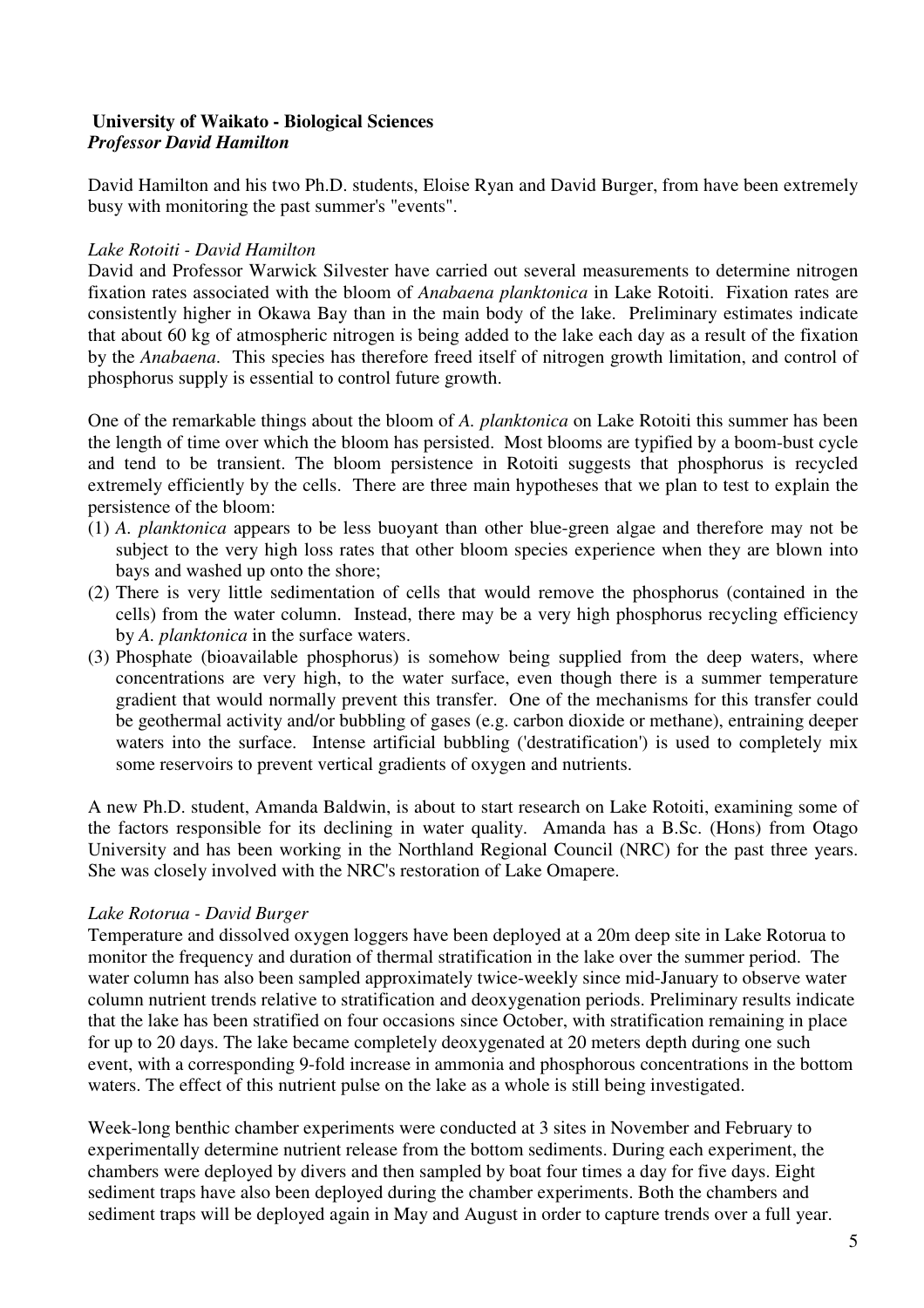#### *Phytoplankton dynamics - Eloise Ryan*

Eloise is currently investigating the role mixing, light and nutrients play in controlling the vertical distribution of phytoplankton. Lakes Tarawera, Tikitapu and Okareka are presently exhibiting deep peaks of chlorophyll known as DCM (Deep Chlorophyll Maxima). The DCM in Lakes Tikitapu and Okareka are composed of dinoflagellates whereas in Lake Tarawera it is dominated by diatoms. These three lakes were chosen to allow us to look at the effect of lake size on production, DCM and taxonomy. The effect of embayments on the DCM is also been investigated in Lake Tarawera. The DCMs contribute substantially to the production of the lakes, and although the full results are not yet available, it appears that the phytoplankton are viable and growing at the DCM. The DCM is likely to be very important to the fisheries in the Rotorua lakes as there are large zooplankton grazing on the deep-living phytoplankton, which will potentially provide food for fish species and thus trout.

#### **Cyanobacteria in the Rotorua Lakes – a human health risk? Susie Wood – Massey/Victoria University**

Cyanobacterial blooms have seen health warnings issued on a number of New Zealand's recreational lakes, water supplies and along 400 km of the Waikato River during the 2002/2003 summer. High cell counts of cyanobacteria have been recorded in many of the Rotorua Lakes this summer including; Rotoiti, Rotoehu, Rotorua, Okaro, Ngapouri, Ngwhera and Tarawera. The potentially toxic species of *Microcystis, Anabaena* and *Aphanizomenon* are responsible for these blooms. Are these species producing cyanotoxins in the Rotorua Lakes and do they really pose a risk to human health?

#### *Cyanobacteria and Cyanotoxins*

Cyanobacteria are a group of photosynthetic bacteria also commonly known as blue-green algae. There are approximately 2000 species worldwide and more than 40 of these are known to have toxin producing strains. Within potentially toxic species there are toxic and non-toxic strains, thus just because cyanobacteria are found in a water body it does not necessarily mean that cyanotoxins will also occur. What triggers a strain to produce toxins is not fully understood but is believed to be linked to the genetics of individual species.

Cyanotoxins are a diverse group of natural toxins. They can be divided into three broad groups by chemical structure: cyclic peptides, alkaloids and lipo polysaccharides (LPS).

- The hepatotoxic cyclic peptides (e.g. microcystins and nodularin) are the largest group and most commonly found. Work by Susie Wood at Massey/Victoria University, has identified microcystin toxins from more than 80 water bodies in New Zealand with levels of up to 9000 ng/ml in one sample.
- The alkaloids (e.g. anatoxin-a, saxitoxins, cylindrospermopsin) are a diverse group, which generally have strong neurotoxic effects. In 1999, Institute of Environmental Science and Research Limited (ESR) scientist David Stirling identified the toxin cylindrospermopsin, which has caused numerous stock deaths in tropical Australia, in Lake Waitawa. Until recently this toxin had not been found elsewhere in New Zealand and the species responsible for producing it remained unknown (see article below for an update on this). The lethal neurotoxin anatoxin-a is believed to be responsible for a number of dog deaths in the Waikanae and Mataura Rivers. Current work at ESR and Massey/Victoria University is investigating further suspected occurrences of anatoxin - a, in particular in planktonic species. Work is currently underway to investigate whether cyanobacteria in New Zealand produce saxitoxins.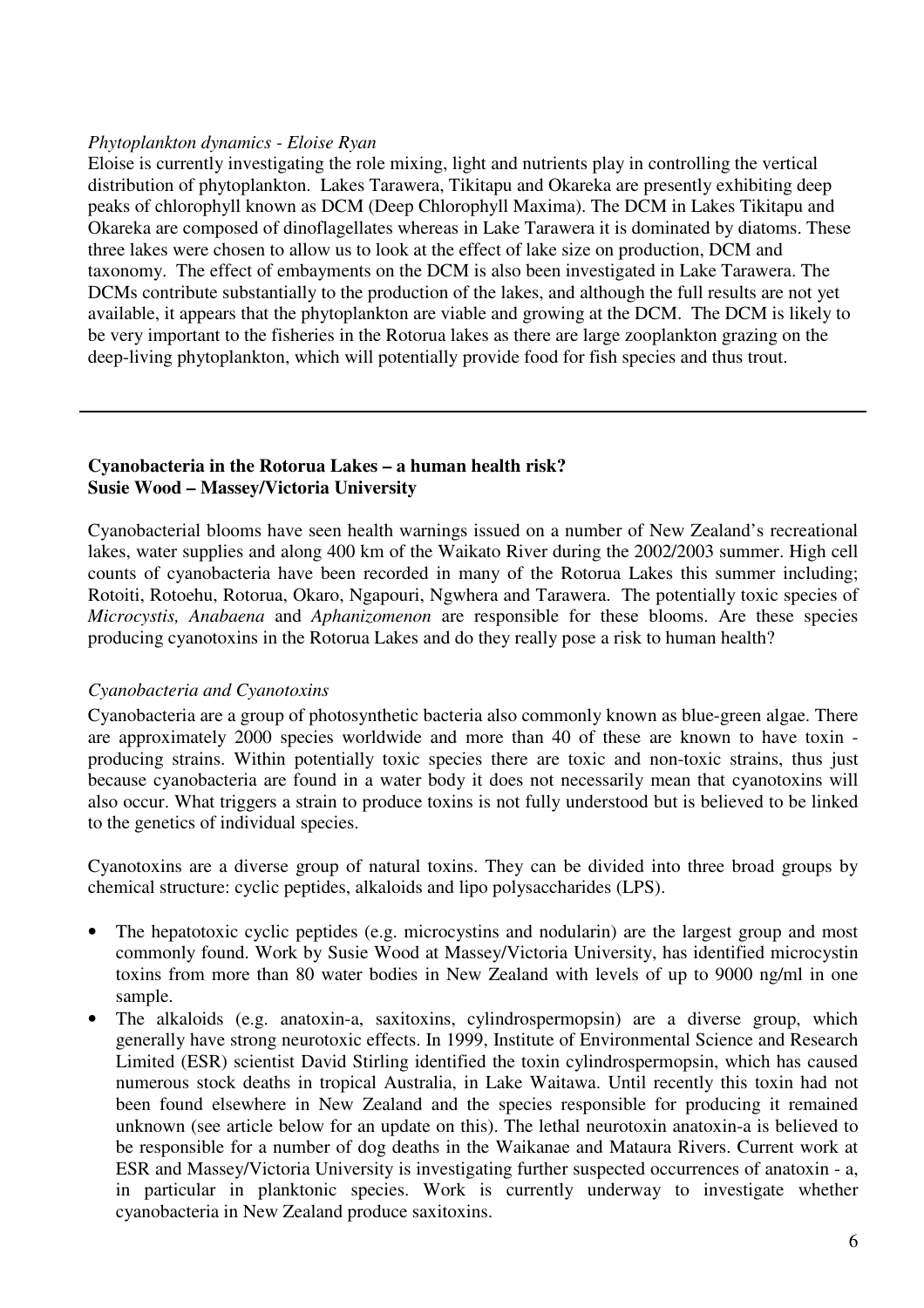• Lipo polysaccharides (LPS's) or endotoxins - these are believed to be responsible for allergenic (sensitisation, skin and eye irritations) effects.

#### *Monitoring Programmes for cyanobacteria*

Monitoring of cyanobacteria and cyanotoxins presents a special challenge because the requirements are different from other well recognised monitoring programs e.g.: when monitoring for toxic chemicals concentrations are likely to be highest closest to the outfall. Problems associated with monitoring for cyanobacteria include:

- Cyanobacteria often multiply in open water environments and scum-forming species can be concentrated by wind action
- Formation/dispersion of scum's can change within days/hours
- Cyanotoxins are mostly cell bound when the cells are alive. When cells die toxins can be released. It may be necessary to monitor both cell bound and extracellar toxin levels
- Cyanotoxin levels are not always homogenous throughout a bloom and can vary over the time span of a bloom event
- Species composition can change within a cyanobacterial bloom over time
- There may be a need to be flexible with sampling sites
- A good local knowledge of bloom history may help anticipate bloom formation.

#### *Detection of Cyanotoxins*

There are a variety of chemical and biological methods available for detection and quantification of cyanotoxins. However many of these are too complex and costly for large scale or routine screening of water bodies. Below are some of the more commonly used methods:

- - The mouse bioassay (in which mice are intraperitoneally injected with toxins) is currently used worldwide and in New Zealand to determine bloom toxicity. With the continual discovery of new cyanotoxins some means of determining toxicity of a sample may always be required
- - There are a number of instrumental methods: High Performance Liquid Chromatography (HPLC) and Liquid Chromatography Mass Spectrometry (LC/MS) - these can confirm and quantify cyanotoxins but cannot detect their toxicity
- **PP2A** Protein Phosphatase Inhibition Assay makes use of the biochemical activity of microcystins & nodularins
- - ELISA – Enzyme-Linked Immuno Sorbent Assay - uses antibodies that have been raised to specific toxins
- $\blacksquare$  . Invertebrate Bioassays for example using aquatic invertebrates to determine bloom toxicity, however no one invertebrate is sensitive to the whole range of cyanotoxins
- -PCR Probes – detect for toxin genes, currently only available for some species.

#### *Cyanobacteria in the Rotorua Lakes – Research and work in progress.*

Samples have been collected from a number of Rotorua Lakes or samples sent to Massey University – Wellington by Environment Bay of Plenty. Work is currently in progress identifying cyanobacteria species in these samples and testing for known cyanotoxins. Some preliminary results are given below. Further samples are still awaiting analysis.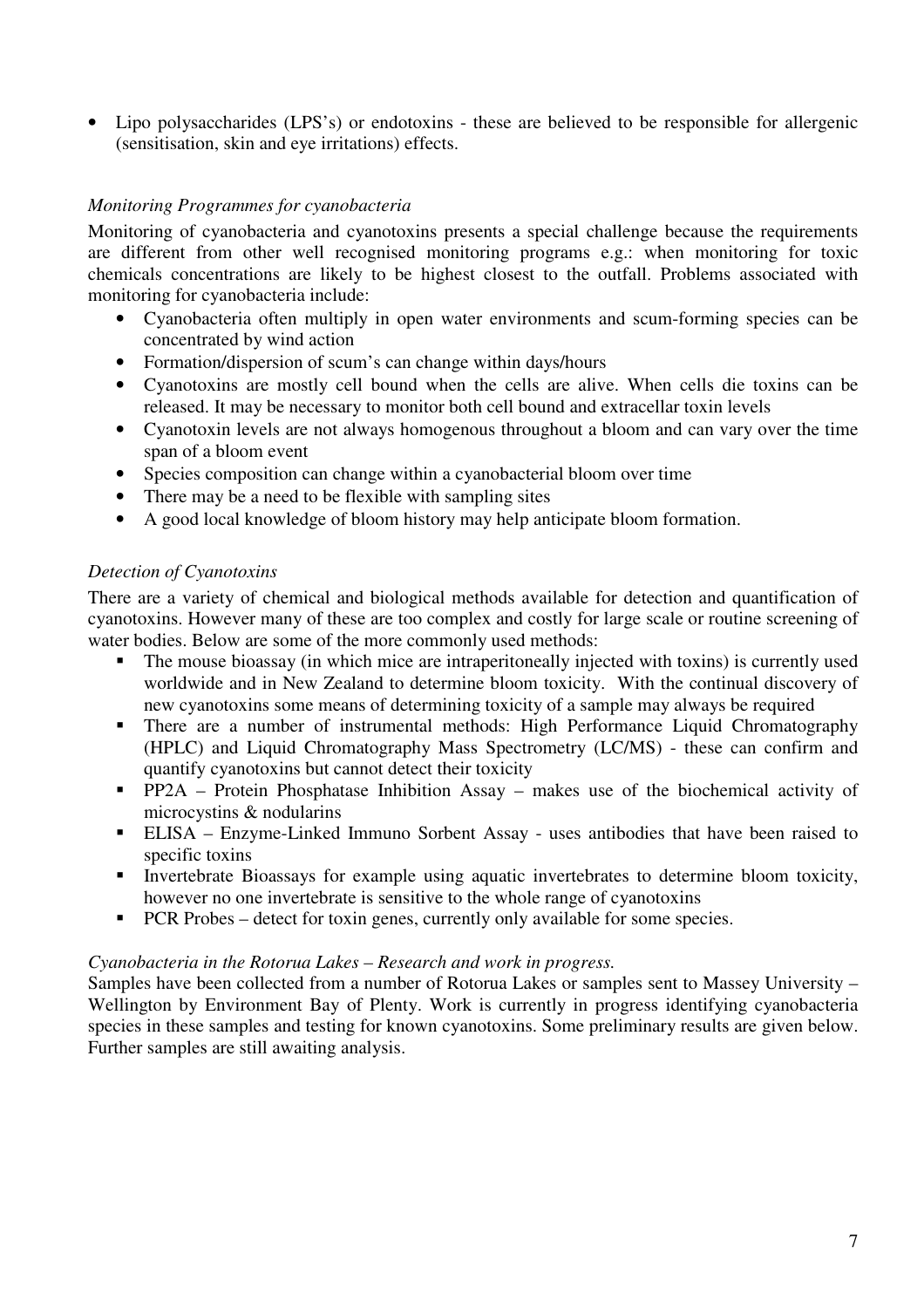| Location        | Date    | Cyanobacteria       | Microcystins <sup>1</sup> | Saxitoxins <sup>2</sup> | Anatoxin- $a^3$ |
|-----------------|---------|---------------------|---------------------------|-------------------------|-----------------|
|                 |         | species             | (ng/ml)                   | (ng/ml)                 | (presence/ab    |
|                 |         |                     |                           |                         | sence)          |
| Rotoiti - Okawa | 12/3/03 | A planktonica,      |                           | $\overline{0}$          | 0               |
| Bay             |         | $M_{\cdot}$         |                           |                         |                 |
|                 |         | aeruginosa,         |                           |                         |                 |
|                 |         | A. crassa*          |                           |                         |                 |
| Rotoehu - West  | 12/3/03 | $M_{\cdot}$         | $0**$                     | $\theta$                | $\overline{0}$  |
| end             |         | aeruginosa,         |                           |                         |                 |
| Rotoehu         | 12/3/03 | $M_{\cdot}$         | 0.7                       | $\overline{0}$          |                 |
| Otautu Bay      |         | aeruginosa,         |                           |                         |                 |
| Rotoehu         | 24/2/02 | $M_{\cdot}$         |                           |                         | $\overline{0}$  |
|                 |         | aeruginosa,         |                           |                         |                 |
|                 |         | Aphanizomen         |                           |                         |                 |
|                 |         | on gracile*,        |                           |                         |                 |
| Rotoehu         | 24/2/02 | $M_{\cdot}$         |                           |                         | $\overline{0}$  |
|                 |         | aeruginosa,         |                           |                         |                 |
|                 |         | Aphanizomen         |                           |                         |                 |
|                 |         | on gracile*,        |                           |                         |                 |
| Rotorua         | 12/3/03 | NO                  | $\overline{0}$            | $\overline{0}$          |                 |
| Okaro           | 12/3/03 | M.                  | $\overline{0}$            | $\overline{0}$          | $\overline{0}$  |
|                 |         | aeruginosa          |                           |                         |                 |
| Rerewhakaaitu   | 12/3/03 | NO                  | $\boldsymbol{0}$          | $\boldsymbol{0}$        |                 |
| Tarawera        | 12/3/03 | Anabaena            | $\theta$                  | $\overline{0}$          | $\overline{0}$  |
|                 |         | lemmermannii        |                           |                         |                 |
|                 |         | , A. spiroides,     |                           |                         |                 |
|                 |         | <i>Oscillatoria</i> |                           |                         |                 |
|                 |         | $sp.*$              |                           |                         |                 |
| Ngapouri        | 12/3/03 | A. planktonica      | $\overline{0}$            | $\overline{0}$          |                 |
| Ngahera         | 12/3/03 | A. planktonica      | $\overline{0}$            |                         |                 |

 $1$  ELISA used to detect microcystins  $2$  ELISA used to detect for saxitoxins  $3$  HPLC-FL used to detect for anatoxin-a, some samples checked with HPLC-UV and LC/MS

\* Species identification not completed. \*\* Retesting required – dilution factor may have been too great. NO – no cyanobacteria species observed in sample - Indicates sample not yet tested for this toxin.

#### *Lipo polysaccharides*

This summer a number of people working or involved in recreational activity on Lake Rotoiti and other lakes in the Rotorua area have complained of a "burning sensation" and "rashes" after skin contact with the lake water. It seems likely that Lipo polysaccharides may be responsible for these irritative and allergenic effects. Cyanobacterial samples from New Zealand have not been tested for the presence of LPS's.

Recent research in Europe has found there is no correlation between the toxin content and the allergenic effects of cyanobacteria. It had been suggested that allergenic effects are likely to be caused by lipo polysaccharides of the cyanobacteria cells walls. However experimental evidence has shown that there are no allergenic effects when axenic (bacteria free) cyanobacteria cultures have been tested for LPS's. This indicates that it may be the LPS of contaminant bacterial flora rather than those of the cyanobacteria cell walls that are responsible for allergenic effects.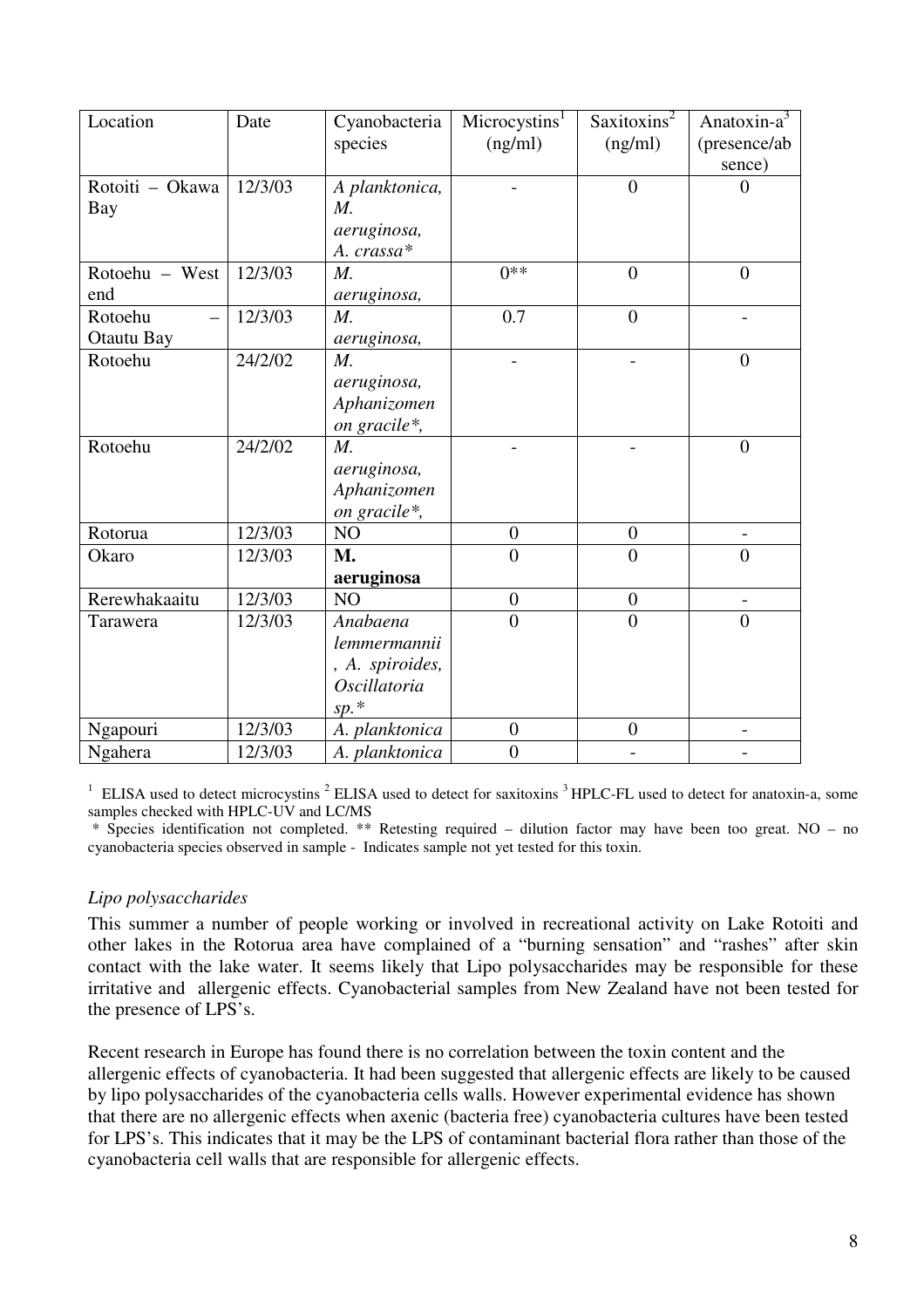#### *Conclusions:*

- Results from the samples tested to date show only low levels (0.7ug/L) of the cyanotoxin microcystin at one location. Recommended guidelines for microcystin levels in drinking water are currently 1ug/L. At these levels the toxin does not pose a risk for recreational activity.
- Samples from other dates are still awaiting analysis.
- It is important to remember that only known cyanotoxins have been tested for and some methods used for these analyses have limitations. The toxin analysis methods used do not determine toxicity of the cyanobacterial blooms.
- As a comparison samples from Waikato lakes were also collected at a similar time and are currently been analysed. In Lake Hakanoa, a small lake near Huntly, levels of microcystin were measured at 100ug/L. At these levels recreational activity on/in this lake is extremely hazardous. The species responsible for this bloom were *Anabaena planktonica* and *Microcystis aeruginosa.* Why toxin levels are much higher in this lake compared to the Rotorua lakes where similar species occur is not known.
- Research worldwide in continually finding new cyanotoxins. Thus as a good precautionary measure any cyanobacteria species from a genus known to produce cyanotoxins should be regarded as a potential toxin producer.
- Cyanobacteria have been found to produce toxins at different times during a bloom thus a negative result from a one off sample does not necessarily mean the water will be safe for the remainder of the bloom. Toxin levels can also vary spatially within a bloom. Ideally toxin analysis on water sample should be carried out regularly however this can prove expensive and cell counts are a more practical measure of estimating risks in water bodies used for recreational activity. Levels of 15 000 – 20 000 cells/ml are currently used in New Zealand.
- Cyanobacterial blooms can appear/disappear very quickly, so continually monitoring of water bodies with known problems should occur. Apart from the potential production of cyanotoxins, cyanobacterial blooms can cause other water quality problems e.g.: low dissolved oxygen levels.
- During cyanobacteria blooms and scum's it is necessary to consider both the toxin content of the cyanobacteria cells and the water and possible allergenic effects.

#### **A New Toxic Cyanobacteria Species in New Zealand**

*Susie Woods - Work with Dr David Stirling - Biotoxin Research Scientist, Environmental Science and Research Limited.*

#### *First reports of the cylindrospermopsin producing Cylindrospermopsis raciborskii in New Zealand.*

The planktonic cyanobacteria *Cylindrospermopsis raciborskii* was originally thought to be a tropical species however a recent review of it worldwide distribution has shown an increasing number of reports of this species from many temperate countries including America, Austria, France, Germany, Greece, Portugal, Hungary, Slovakia and Spain.

*Cylindrospermopsis raciborskii* is a potentially toxic cyanobacteria species – the primary toxin that *Cylindrospermopsis sp.* produces is cylindrospermopsin (CYN) (an alkaloid hepatotoxin), however it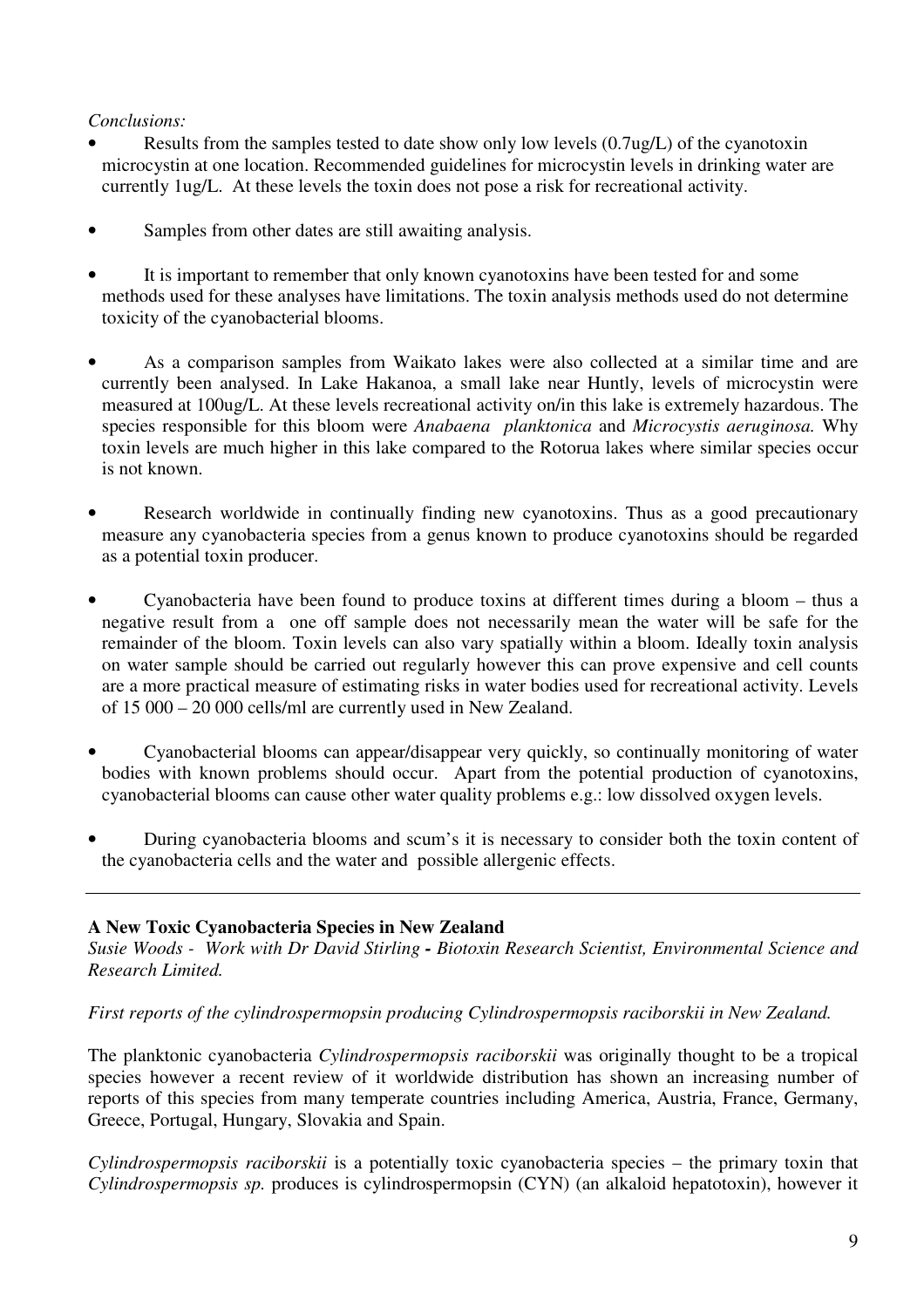has also been recorded as producing saxitoxins in Brazil and further unidentified hepatotoxins in Portugal.

In 1999 David Stirling detected the first reports of the toxin CYN in New Zealand in a bloom sample from Lake Waitawa. But a rigorous identification the causative organism was not carried out. At the time it was thought that the species responsible for causing the bloom and the CYN was *Cylindrospermum sp*. There are some morphological similarities between *Cylindrospermum sp.* and *Cylindrospermopsis sp*. and because *Cylindrospermopsis sp.* was not described in the New Zealand taxonomic literature it is possible that the species was wrongly identified.

On Thursday the 13<sup>th</sup> of March as part of my PhD Study a sample was collected from Lake Waahi, a shallow mesotrophic lake in the lower Waikato River basin. High cell counts of the cyanobacteria species *Cylindrospermopsis raciborskii* were observed*.* Cell counts of 160 000cells/ml have since been recorded at this lake. The discovery of this bloom of *Cylindrospermopsis raciborskii* in Lake Waahi is the first reported occurrence of this species in New Zealand. Using LC-MS/MS the cyanotoxin CYN and the analog deoxy-cylindrospermopsin was unambiguously detected. The toxicity of the sample was also confirmed by mouse bioassay.

Unlike many cyanobacteria species (e.g.: *Anabaena sp.* and *Microcystis sp.)* which form scum's on the surface of the water *Cylindrospermopsis raciborskii* often stays well distributed throughout the water column and has highest concentration below the water surface. Thus apart from the fact that the water is usually a deep blue-green colour is can be hard to tell that there is a bloom occurring. *Cylindrospermopsis raciborskii* is small and indistinct, the filaments are only 1.5-2µm wide. A variety of morphs of this species occur including straight and curled morphs. The morphs in Lake Waahi are all straight. Work is currently under way at Massey University using PCR techniques to investigate similarities between New Zealand and Australian strains.

*Cylindrospermopsis raciborskii* presents several problems when using conventional monitoring methods. Often cell counts are used as indicators of the potential risk to human health, however unlike other cyanobacteria species *Cylindrospermopsis raciborskii* appears to produce toxin continuously and research has shown that at various stages of a *Cylindrospermopsis raciborskii* bloom extracellular toxin levels varied between 19-98%. Studies on several reservoirs in Queensland have showed that CYN persisted in the water column for up to 6 weeks after cells of *Cylindrospermopsis raciborskii* were below detectable levels. The limnology of Lake Waahi is likely to be different from these tropical reservoirs thus just how long the water will remain dangerous after the bloom disappears remains unknown.

CYN is known to accumulate in the viscera of fish and the hepatopancreas tissue of crustaceans. Consumption of fish and other aquatic organism from affected lakes should be avoided.

Lake Waahi remains the only lake in New Zealand where *Cylindrospermopsis raciborskii* has been seen by the author. It has not been found in any of the Rotorua Lakes. Recent work in America has called this species an "invasive toxic alga" and has plotted its spread across North America, so it seems likely that this species will be found in other locations in New Zealand.

A full species description and photos will be available shortly from Susie Wood.

For further information contact Susie Wood, PhD Student, Massey University, Wellington. Ph. 04 801 2794, extn 6918, Email S.Wood@massey.ac.nz